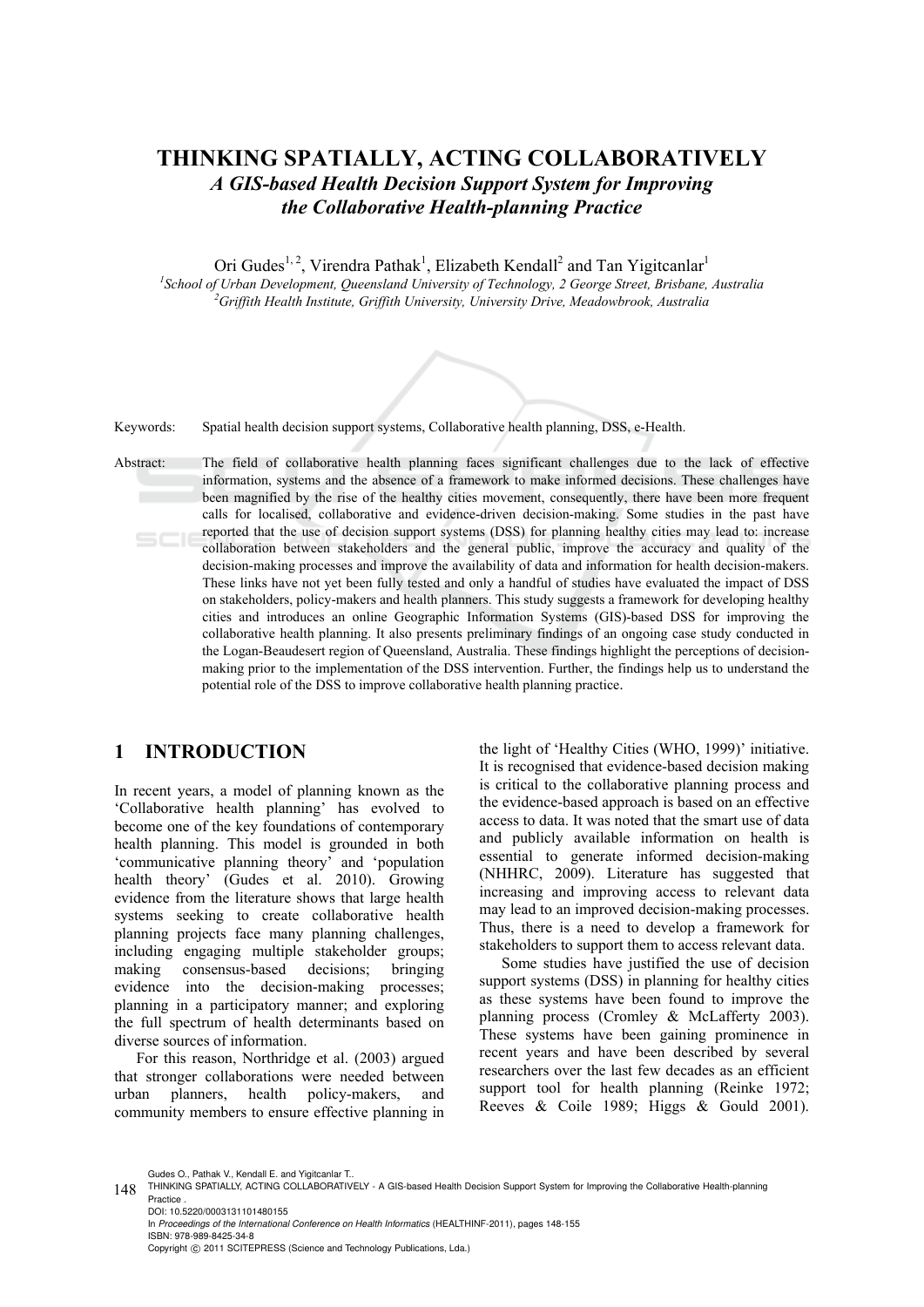However, knowledge about the impact of DSS on health planners is relatively limited. This study provides a framework for organising and delivering information to planners to use in developing healthy cities. It also introduces an online Geographic Information Systems (GIS)-based DSS, developed for improving the collaborative health planning. To ascertain whether the DSS has a valuable impact on health planners, a study is currently being conducted in the Logan-Beaudesert Health Coalition (LBHC). This paper provides an overview of the healthy cities movement and collaborative health planning, introduces ICT and E-Health approaches and the DSS. It then discusses a proposed framework for organising information that can contribute to collaborative health planning. Preliminary results are presented to demonstrate the perceptions of decision-making within the LBHC and the potential role of the DSS.

# **2 THE HEALTHY CITIES EXPLOSED AT A & COLLABORATIVE HEALTH PLANNING**

**Contractor** 

The 'Healthy Cities' initiative was officially introduced in 1986 by Ilona Kickbusch at a conference of the World Health Organisation (WHO) in Copenhagen, Denmark. To date, "*about 90 cities are members of the WHO European Healthy Cities Network, and 30 national Healthy Cities networks across the WHO European Region have more than 1400 cities and towns as members"(WHO, 2010).* Also, according to Health Cities Illawarra (2010), *"since 1985 over 3000 healthy cities, towns, villages and islands have been established throughout the world".* In order to plan effectively for healthy cities, the historic collaboration between urban planning and public health professionals must be revived, and this collaboration must be based on informed evidencebased decision-making (Northridge et al., 2003). However, evidence-based decision-making has been hindered by the fact that there are no models to define the type of information that must be considered by health planners and there is no method for sharing this information in a meaningful form. As Flynn (1996) concluded, every community is unique, with different physical, social, political and cultural contexts that must be understood in the planning process. Therefore, it is necessary for planners to develop a thorough understanding of each individual community health profile and its

features that influence health. Schulz and Northridge (2004) developed a public health framework for health impact assessments. This framework summarises the different levels of factors that impact upon health and, therefore, should be considered in health planning. According to Northridge et al. (2003), factors that contribute to health can be divided into four levels, namely: Macro, Meso, Micro and Individual. According to the model, these factors interact to contribute to health in the community, so must all be considered when undertaking health planning.

Some evidence in the literature supports the application of collaborative health planning within the healthy cities approach. First, and broadly, collaborative planning promotes democratic decision-making that facilitates shared ownership and engagement in solutions (Murray 2006). Murray has also suggested a model to evaluate the level of collaboration in planning. The model identifies different levels of collaboration (i.e. Networking, Cooperation, Coordination, Coalition and Collaboration) that might be applied. Additionally, he highlighted the following domains of decisionmaking that define collaborative health planning: Evidence-based decision-making; Perceived consensus; Participation in decision-making; and Perceived satisfaction of decision-making. Second, it encourages planners to communicate, interact and negotiate with other sectors in order to resolve disputes between groups that may have some investment in the planning process (Campbell & Fainstein 1996). Third, it facilitates a more collaborative form of governance which in turn implies a more collaborative and efficient delivery of services to the community(Bishop & Davis 2001). Therefore, collaborative health planning has the potential to become a fundamental approach to planning.

## **3 ICT AND E-HEALTH APPROACHES**

The World Health Organisation (WHO) defines Ehealth as *'the cost-effective and secure use of information and communications technologies in support of health-related fields, including healthcare services, health surveillance, health literature, and health education, knowledge and research'*. The literature has highlighted the benefits of using Ehealth and ICT tools to obtain better understanding of health planning for policy-makers. Amongst these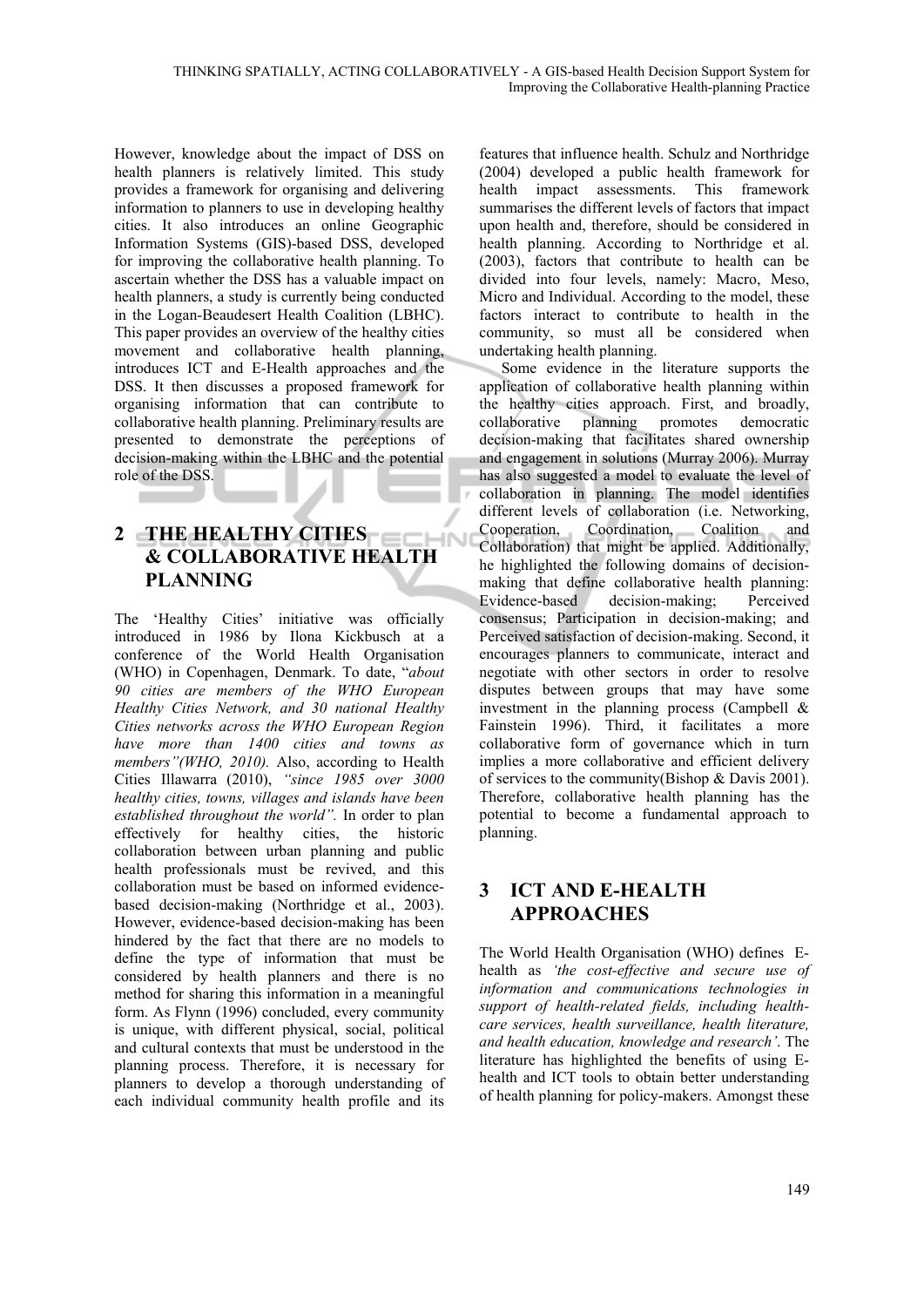some prospective benefits are: increased access to healthcare services and health-related information, improved ability to diagnose and track diseases, more actionable public health information and expanded access to ongoing medical education and training for health practitioners (Wave, 2009). The National Electronic Decision Support Taskforce (2008) has also emphasised that EDSS (Electronic DSS) are essential components of designing a national ehealth strategy.

Conversely, only little research has been focused on the potential of E-health environments and ICT tools to alleviate the negative health consequences of social determinants of health (Han et al., 2010). As the awareness to the importance of broad understanding of social determinants of health grows, it would be crucial to evaluate the impact of ICT tools and E-health initiatives leveraging health planners and decision-makers knowledge. Thus, ICT tools and E-health initiatives should be focused on finding innovative ways to enhance the day-to-day work efficiency of health planners.

One of the innovative ways to present, store, analyse and manipulate information is by adding its spatial aspect. Particularly, given that social determinants of health are spatially oriented. In this regard, E-health initiatives may provide new standards of accessibility to spatial health data. For instance, health information could be geocoded and displayed spatially, so end-users can create maps by using different layers of spatial information overlaid each other. Further, spatial analysis can be applied by mapping layers of socio-economics, demographics, and projected regional growth forecasts, thus providing a new way of looking at health concerns. Thus, application of spatial technologies is an important step towards a better understanding of public health issues and their inherent complexities and for gaining insight into the spatial distribution of health determinants (Higgs & Gould, 2001). However, it is essential to expand the use of this tool through online ICT platforms or as part of broader E-health initiatives, to support health decision-making processes.

## **4 A FRAMEWORK FOR COLLABORATIVE HEALTH-PLANNING**

The overall aim of decision support systems (DSS), without substituting decision-makers, is to improve the efficiency of the decisions made by stakeholders,

optimising their overall performance and minimising judgemental biases (Turban 1993). A framework has been proposed for collaborative health planning that illustrates the overall place of DSS within a healthy cities' planning initiative (See Appendix). However, it is imperative that the DSS be based on a broad information framework. Specifically, it is suggested that the Information Management Framework based on Schulz and Northridge (2004) should guide the development of a community health profile, with information being derived from multiple sources. The ability to present this information in meaningful, accessible and usable ways is a critical challenge for establishing healthy cities. In this regard, Duhl and Sanchez (1999) defined a list of six fundamental characteristics (Health public policy, Innovation, Community participation, Intersectoral action, Policy decision making and Commitment to health) that would be needed to create a healthy city. If these characteristics are adopted, it is likely that a healthy city will emerge. Thus, this framework suggests that by utilising a DSS as part of a broader healthy cities planning process, it is more likely that healthy community will be established.

One of the innovative ways to present, store, analyse and manipulate information for local decision-making is by adding a spatial aspect, particularly given that social determinants of health are spatially oriented (i.e., grounded in place). In this regard, health information could be geo-coded (into Geographical Information Systems [GIS] software) and displayed spatially, so end-users can create maps by using different layers of spatial information overlaid on each other. This method provides a new way of looking at health concerns and may lead to new decision-making. Thus, application of spatial technologies is an important step towards a better understanding of public health issues and their inherent complexities and for gaining insight into the spatial distribution of health determinants (Higgs & Gould, 2001). However, it is essential to expand the use of this tool through online platforms or as part of broader e-health initiatives.

For example, for decision-makers to identify gaps in the provision of health facilities in a given community, GIS could be utilised to examine the effect of travel time to health facilities by mapping catchment areas and travel zones. The impact of new facilities or new transport routes can be examined in hypothetical scenarios. By placing this information in an online setting, the capacity to share information in a variety of forms will improve stakeholders' involvement in decision-making, horizontal knowledge sharing and simplicity of the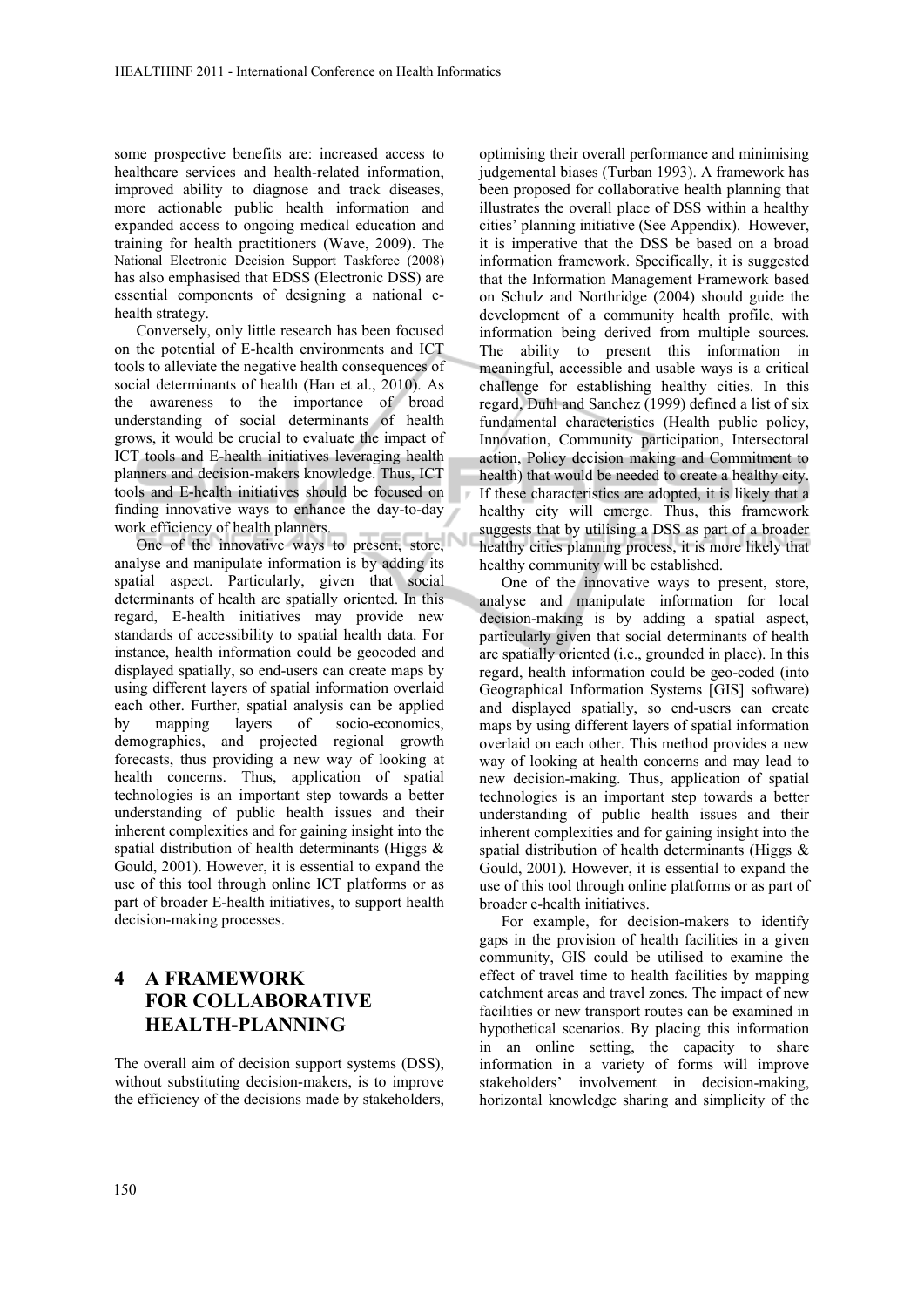decision process (Dur, Yigitcanlar & Bunker 2009). Testing this framework in a real case-study would ascertain whether the DSS has a valuable impact on health planners.

## **5 CASE STUDY: THE LOGAN-BEAUDESERT HEALTH COALITION**

The Logan Beaudesert Health Coalition (LBHC) is a partnership established to address the growing level of chronic disease in the region. The initiative intended to build on work that had preceded it, enhancing existing services and infrastructure, establishing formal partnerships and mechanisms to improve the coordination of existing resources as well as planning for additional services and strategies. It was initiated with a view to improving health capacity at multiple levels through improved and responsive localised planning. The Coalition has a central board committee which oversees six health initiatives or working groups, each focusing on a specific area identified as needing attention. These working groups focus on the early years of life (0 to 8 years), multicultural health, prevention and management of existing chronic disease, integration between general practice and acute settings, efficient management and transfer of health information and health promotion. Each group has a leader or project manager and a selected group of key stakeholders from multiple sectors or relevant organisations. The working groups are responsible for facilitating decisions, polices or strategies by providing recommendations and information to the LBHC board. The LBHC board coordinates and directs the coalition as a 'whole'. Thus, given its focus on collaborative decision-making, the LBHC is an ideal platform from which to develop and observe the DSS and its potential role.

# **6 METHOD**

The purpose of this study was to understand the potential role of the DSS in improving the collaborative health planning practice of the LBHC. Both quantitative and qualitative data were collected prior to the implementation of the DSS to explore the decision-making strategies and experiences of the coalition members. The quantitative data was collected using a 31-item survey based on several decision-making scales (Dean & Sharfman, 1993;

Flood et al, 2000; Bennet et al, 2010; Parnell & Bell, 1994). The items measured the following four dimensions of decision-making outlined by Murray (2006): Evidence-based decision-making (5 items); Perceived consensus (4 items); Participation in decision-making (3 items) and Perceived satisfaction of decision-making (10 items), defined as our four key variables. In addition, three process variables were measured, including: Perceived importance of decision-making (3 items); Perceived effectiveness of decision-making (3 items); and Perceived equity of decision-making (3 items). Forty participants were required to rate the extent to which they agreed with each item using a 7 point Likert scale, with choices ranging from 'not at all' to 'completely agree'. The questionnaire was disseminated to the members of LBHC both in 'hard copy' and an online survey so that the participants could select their preferred method of completion. Participants were also asked to comment on their decision-making processes and experiences within the LBHC to provide context for the quantitative findings. Both the quantitative and qualitative data will be collected again once the DSS has been fully implemented, thus allowing an evaluation of the implementation process and DSS utility.

## **7 PRELIMINARY FINDINGS**

Table 1 provides the descriptive statistics for each of the decision-making domains. The findings indicate that, overall, satisfaction with information for decision-making and perceived effectiveness of decision-making were rated lowest of the seven domains. Conversely, perceived participation of decision-making and perceived equity of decisionmaking were rated highest. To further examine Murray's (2006) four domains, one way Analysis of Variance (ANOVA) and Post Hoc tests were conducted using different groups within the LBHC as independent variables. Participants were first divided into clusters representing the different types of initiatives that were auspiced by the LBHC. Three clusters were constructed to represent a focus on governance (the board and administration), health promotion (the Early Years Team, Health Promotion scholars and the Multicultural Initiative) and disease management/service integration (the GP Liaison team, Information Management Initiative and Optimal Health Team). A One Way ANOVA test showed that consensus and participation tended to be higher for the board than the other teams, but the differences were not significant.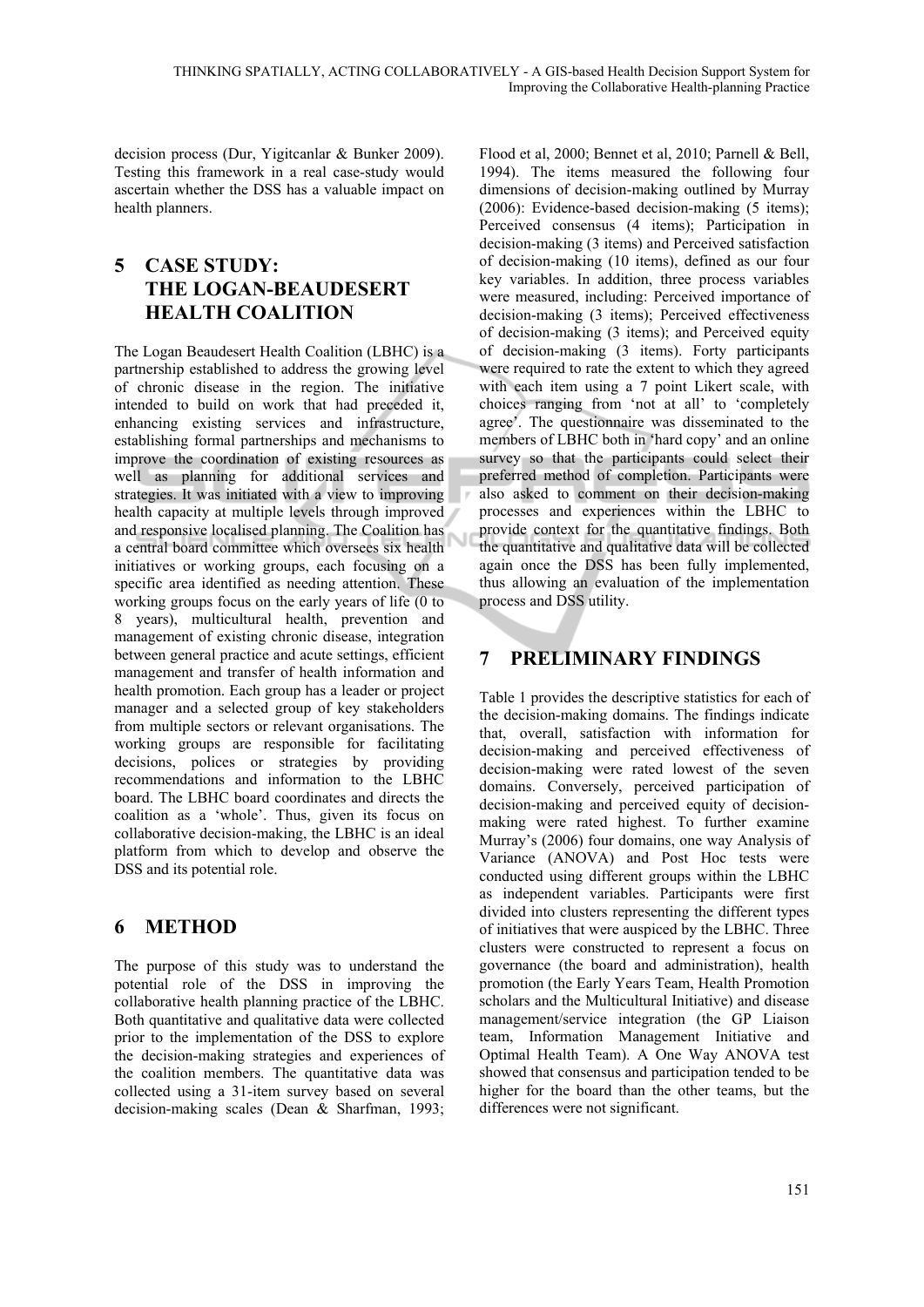Participants were then grouped into two major age groups: 1) 0-40; 2) 40+. A One Way ANOVA revealed a significance difference in the accumulated means for the following variables, participation, consensus and satisfaction with information. Evidence-based decision-making showed a trend towards significance. Specifically, the younger age group reported lower scores on all four key variables.

When grouped according to their duration of membership in the LBHC, no significant differences were found on any variables. The tenure groups were constructed as follows: those who were new to the LBHC (less than 12 months), intermediate members (12-24 months) and veterans (more than 24 months). One Way ANOVA showed no significant difference in the accumulated means. However, new

members and the veterans tended to report higher scores than the intermediate age group. We then tested the difference between accumulated means on our four key variables across gender groups, with no significant differences. Males tended to report higher scores than females, but only represented 30% of our sample.

The qualitative data provided by members revealed further detail that might explain the quantitative findings. For instance, one participant noted that, *'Very few decisions have ever been made by the Board - most decisions are made by a few outside the meeting, and therefore there is no rigour or transparency to the processes'.* Another participant commented on the relative absence of decision-making: *'I'm not sure if any actual planning for the future is made, with the exception*

| <b>Dimension</b>                                                  | <b>Mean</b> | <b>Standard</b><br>deviation | Not at all       | A Little      | Some          | Moderately    | <b>Often</b>  | <b>Mostly</b> | <b>Completel</b><br>ν     |
|-------------------------------------------------------------------|-------------|------------------------------|------------------|---------------|---------------|---------------|---------------|---------------|---------------------------|
| Perceived evidence-<br>based decision-making                      | 4.33        | 2.18                         | 3<br>(1.8%)      | 18<br>(11.0%) | 27<br>(16.6%) | 40<br>(24.5%) | 32<br>(19.6%) | 35<br>(21.5%) | 8<br>(4.9%)               |
| Perceived consensus of<br>decision-making                         | 4.55        | 2.24                         | 4<br>(3.2%)      | 14<br>(11.1%) | 17<br>(13.5%) | 27<br>(21.4%) | 18<br>(14.3%) | 29<br>(23.0%) | 17<br>(13.5%)             |
| Perceived participation<br>in decision-making                     | 4.80        | 2.32                         | 4<br>(3.8%)      | 9<br>(8.7%)   | 14<br>(13.5%) | 14<br>(13.5%) | 20<br>(19.2%) | 21<br>(20.2%) | 22<br>(21.2%)             |
| Perceived satisfaction<br>with information for<br>decision-making | 3.49        | 2.22                         | 50<br>(14.9%)    | 55<br>(16.4%) | 68<br>(20.3%) | 55<br>(16.4%) | 56<br>(16.7%) | 50<br>(14.9%) | $\mathbf{1}$<br>(.3%)     |
| Perceived importance<br>of decision-making                        | 4.63        | 2.27                         | $\Omega$<br>(0%) | 9<br>(9.2%)   | 23<br>(23.5%) | 17<br>(17.3%) | 10<br>(10.2%) | 24<br>(24.5%) | 15<br>(15.3%)             |
| Perceived equity of<br>decision-making                            | 4.77        | 2.31                         | 6<br>(7.2%)      | 3<br>(3.6%)   | 6<br>(7.2%)   | 9<br>(10.8%)  | 30<br>(36.1%) | 23<br>(27.7%) | 6<br>(7.2%)               |
| Perceived effectiveness<br>of decision-making                     | 3.83        | 2.26                         | 8<br>(8.2%)      | 13<br>(13.4%) | 16<br>(16.5%) | 24<br>(24.7%) | 17<br>(17.5%) | 18<br>(18.6%) | $\mathbf{1}$<br>$(1.0\%)$ |

Table 1: Means, Standard Deviations and Frequencies of Responses to the 7 Domains of Decision-Making.

Table 2: Comparison of selected four key variables with LBHC major age groups.

| LBHC Affiliation by two Perceived<br>major groups                                                                      | evidence-based Perceived<br>decision-making | consensus<br>decision-making                          | decision-making                                        | of Perceived participation of Perceived satisfaction with<br>information of decision-<br>making |  |
|------------------------------------------------------------------------------------------------------------------------|---------------------------------------------|-------------------------------------------------------|--------------------------------------------------------|-------------------------------------------------------------------------------------------------|--|
| $0-40$ - young                                                                                                         | $Mean = 3.9$                                | $Mean = 3.6$                                          | Mean = $3.7$                                           | $Mean = 2.3$                                                                                    |  |
|                                                                                                                        | Std. Deviation $= 1.1$                      | Std. Deviation $= 1.4$                                | Std. Deviation $= 1.1$                                 | Std. Deviation $= 1.5$                                                                          |  |
|                                                                                                                        | $N = 11$                                    | $N = 11$                                              | $N = 11$                                               | $N = 10$                                                                                        |  |
| $40+$ veterans                                                                                                         | $Mean = 4.7$                                | $Mean = 5.0$                                          | Mean = $5.4$                                           | $Mean = 4.5$                                                                                    |  |
|                                                                                                                        | Std. Deviation $= 0.8$                      | Std. Deviation $= 1.2$                                | Std. Deviation $= 1.4$                                 | Std. Deviation $= 1.3$                                                                          |  |
|                                                                                                                        | $N = 13$                                    | $N = 13$                                              | $N = 14$                                               | $N = 13$                                                                                        |  |
| $DF = 1$<br><b>Statistics details</b><br>$F = 3.7$<br>$SIG = .066$<br>*non-significant(trended<br>towards significant) |                                             | $DF = 1$<br>$F = 5.9$<br>$SIG = .02$<br>* significant | $DF = 1$<br>$F = 9.6$<br>$SIG = .005$<br>* significant | $DF = 1$<br>$F = 13.8$<br>$SIG = .002$<br>* significant                                         |  |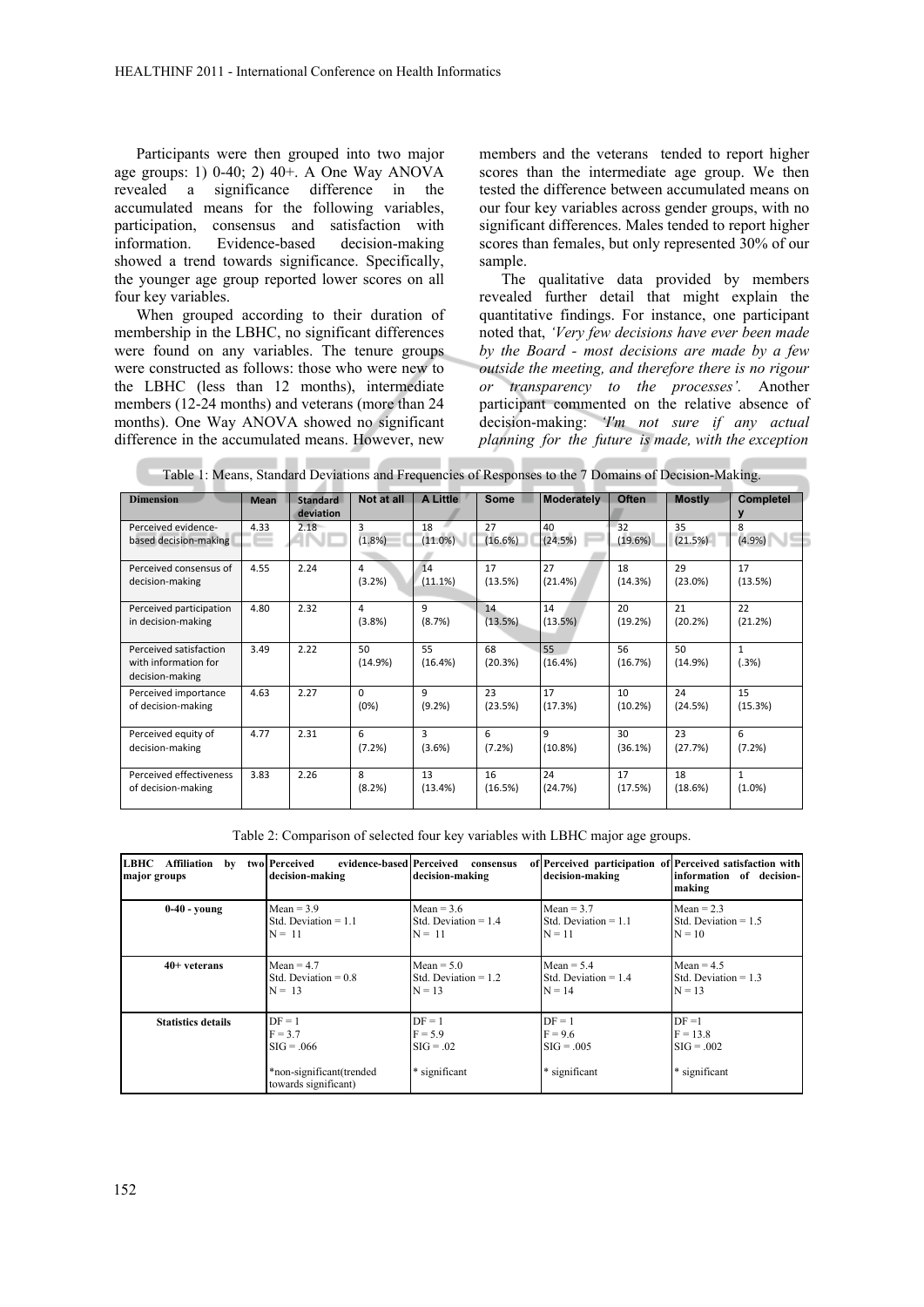*of recent 'planning sessions'.* The lack of control over decisions made by the coalition was a recurrent theme in the qualitative comments; '*I thought a decision had been made prior to our input'.*

However, the majority of comments made by coalition members revealed the difficulty associated with making decisions in the absence of adequate information.

*'[We] need to identify priority actions, need to be more pro-evidence in our decision making'.* 

*'There is a serious lack of information and communication [to guide decision-making] '.* 

The value of evidence-based decisions was clear throughout the data; *'If the LBHC goes down the pathway of prioritising strategic directions based on evidence, inclusive decision making processes (including community input), this will have great potential to more appropriately address [the] issues'.* 

Despite high scores on consensus and participation, some members noted that problems existed in relation to the sense of connectedness of the coalition "as a whole" and that this had a significant impact on decision-making.

## **8 DISCUSSION AND FUTURE RESEARCH**

The preliminary quantitative and qualitative findings of this study confirm that overall there were low levels of satisfaction with the decision-making processes across the LBHC. However, some groups within the LBHC were more satisfied than others (i.e., those who were over 40 years). There was also a tendency for LBHC board members, males, new members and veterans to be more satisfied with information and perceive higher levels of consensus, participation and evidence-based decision-making. The data suggested that the lack of satisfaction with information for decision-making may be due to the complete lack of evidence on which to base decisions. This lack of evidence seemed to contribute to a sense of disconnectedness between the different elements of the LBHC. For example, some elements in the LBHC perceived that the decision-making processes were not being practiced consensually and in a participatory manner. The data indicated that within some groups (i.e., Board), there were high levels of consensus and participation, but that this may not occur across the whole LBHC. Further, there was an overall sense that decisions

were ineffective, presumably because they were not based on information or evidence.

Although not significant, there was some diversity across the components of the LBHC. Males tended to be more satisfied as did those who had been members of the LBHC for either longer or shorter periods. This finding indicates the likelihood of an acculturation curve for members (i.e., new members are enthusiastic, but become more critical of decision-making over time and then eventually resolve this situation in some way – either by withdrawing or seeking other sources of information). Age of members had an important influence on the way decision-making was perceived. It is possible that younger people could be more demanding in terms of their need for involvement in the decision-making processes, whereas veterans are likely to have access to more intrinsic sources of information based on years of experience in the region. As a result, they may be less demanding of the decision-making processes. As for the variation across the LBHC, the tendency towards significant differences between the subgroups of the LBHC indicates that there may be considerable diversity in decision-making that may require different approaches to planning.

In summary, our findings have shown that there is some diversity in the way members of a LBHC view decision-making. They have also highlighted the need for a comprehensive information framework and collaborative process to underpin planning for healthy cities, thus enabling health coalitions to make effective decisions that engage all stakeholders equitably. The framework proposed in this paper would not only encourage planners to engage with evidence and information about the entire range of health determinants, but would also provide a platform for collaboration and shared engagement in the decision-making process. Questions about how the framework and method are actually applied in local communities, the impact of the DSS on decision-making and its ability to facilitate collaborative-based health planning, remain unanswered and form the basis of this ongoing research. These important research questions will be addressed in the near future.

### **ACKNOWLEDGEMENTS**

This study is part of a broader ARC project named: Coalitions for Community Health: A Communitybased Response to Chronic Disease. The authors would like to acknowledge the investigators of this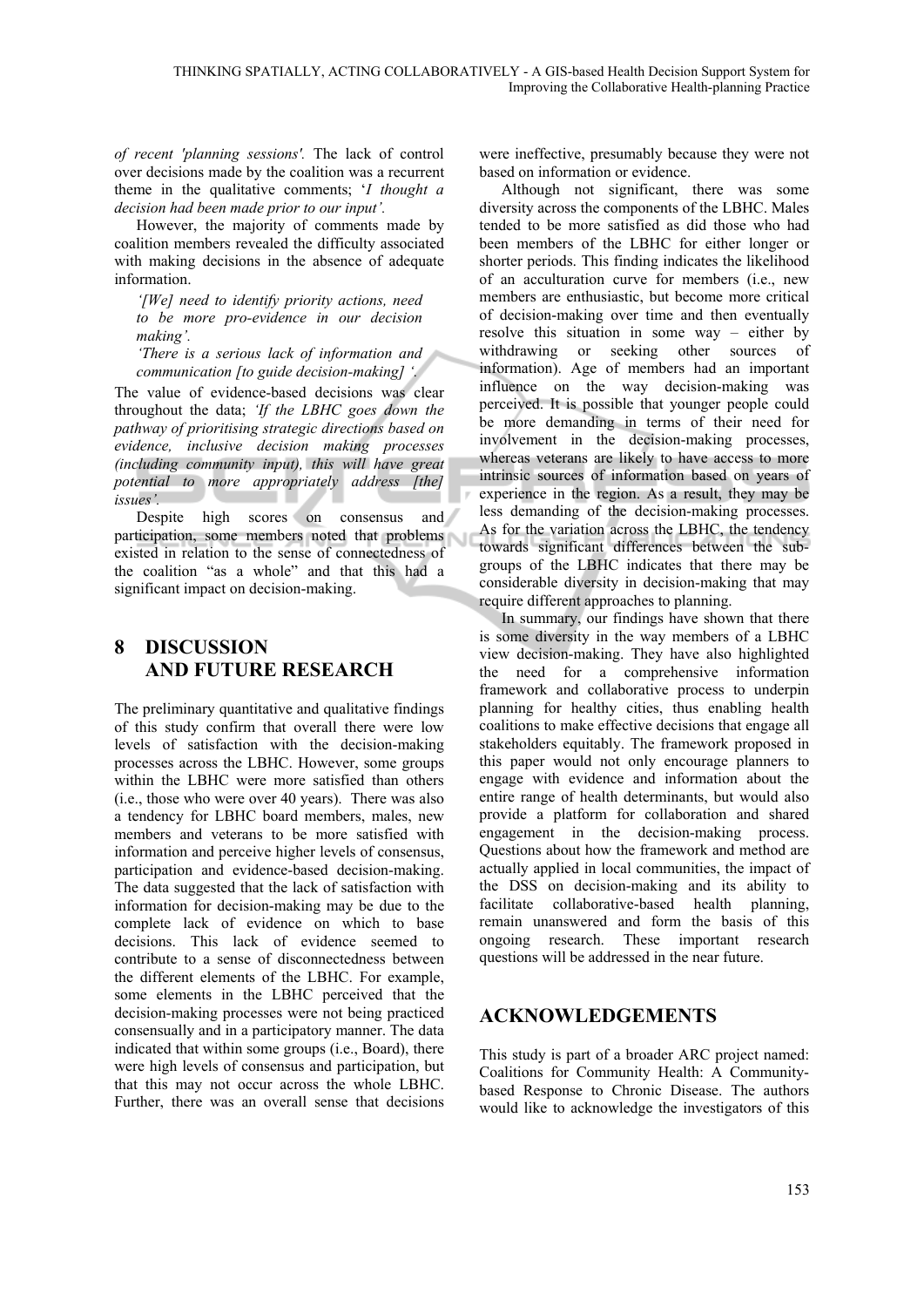project, Elizabeth Kendall, Scott Baum, Heidi Muenchberger and Tan Yigitcanlar.

#### **REFERENCES**

- Bennett, C, Graham, ID, Kristjansson, E, Kearing, S. A., Clay, K. F. & O'Connor, A. M. (2010) *Validation of a Preparation for Decision Making Scale*. *Patient Education and Counseling* 78: 130-133 Elsevier.
- Bishop, P. and Davis, G. (2001). Developing consent: consultation, participation and governance. In *Are You Being Served?* Eds. G. Davis and P. Weller. Sydney, Allen & Unwin: 175–195.
- Campbell, S. and Fainstein, S. S. (1996). Introduction: the structure and debates of planning theory. *In Readings in urban theory*, Eds. S. Campbell and S.S. Fainstein. Oxford, Blackwell Publishing:1-16.
- Cromley, E. K. and McLafferty, S. L. (2003). GIS and public health. *Health & Place* 9(3): 279.
- Dean J. R., J. W. and Sharfman, M. P. (1993). Procedural rationality in the strategic decision-making process. *Journal of Management Studies* 30(4): 587-609.
- Duhl, L. J., & Sanchez, A. K. (1999). Healthy cities and the city planning process. *A Background Documentation On Links Between Health And Urban Planning,* Copenhagen, WHO, Regional Office For Europe.
- Dur, F., Yigitcanlar, T. and Bunker, J. (2009). A decision support system for sustainable urban development: the integrated land use and transportation indexing model. *Proceedings of the Postgraduate Infrastructure Conference.* Brisbane, Australia, 26 March. Queensland University of Technology.
- Flood, P., Hannan, E., Smith, K., Turner, T., West, M., & Dawson, J. (2000). Chief executive leadership style, consensus decision making, and top management team effectiveness. *European Journal of Work & Organizational Psychology* 9(3), 401-420.
- Flynn, B. C. (1996). Healthy cities: toward worldwide health promotion. *Annual Review of Public Health* 17: 299-309.
- Gudes, O., Kendall, E., Yigitcanlar, T., Pathak, V. and Baum, S. (2010). Rethinking health planning: a framework for organising information to underpin collaborative health planning. *Health Information Management Journal 39 (2): 18-29.*
- Han J. H., Kendall, E., Sunderland, N., Gudes, O. and Henniker, G. (2010) Chronic disease, geographic location and socioeconomic disadvantage as obstacles to equitable access to e-health. *Health Information Management Journal* 39 (2): 30-36.
- Healthy Cities Illawarra (2010). *Working with the community for a healthier, safer, greener and more caring Illawarra.* Wollongong: Illawarra city council. Available at: http://www.healthycitiesill.org.au/ contactus.htm (Accessed 10 October 2010).
- Higgs, G. and Gould, M. (2001). Is there a role GIS in the 'new NHS'? *Health & Place* 7(3): 247-59.
- Mooney, G. and Fohtung, N.G. (2008). Issues in the measurement of social determinants of health. *Health Information Management Journal* 37(3): 26-30.
- Murray, D. J. (2006). *A critical analysis of communicative planning theory as a theoretical underpinning for integrated resource and environmental management.* Unpublished PhD thesis, Griffith University, Queensland.
- National Electronic Decision Support Taskforce. (2008). *Electronic Decision Support Systems Report.* Department of Health and Ageing. Canberra: Australia.
- NHHRC (2009). *A healthier future for all Australians*. Canberra, ACT, National Health and Hospitals Reform Commission.
- Northridge, M. E., Sclar, E. D. and Biswas, P. (2003). Sorting out the connections between the built environment and health: a conceptual framework for navigating pathways and planning healthy cities. *Journal of Urban Health* 80(4): 556-568.
- Parnell, J. A. and Bell, E. D. (1994). 'The propensity for participative decision making scale: A measure of managerial propensity for participative decision making.' *Administration & Society* 25(4): 518-533.
- Reeves, P. N. and Coile, R. C (1989). *Introduction to health planning.* Arlington, VA: Information Resources Press.
- Reinke, W. A. (1972). *Health planning: qualitative aspects and quantitative techniques*. Baltimore, MD: Johns Hopkins University School of Hygiene and Public Health, Department of Internet Health.
- Schulz, A. and Northridge, M.E. (2004). Social determinants of health: implications for environmental health promotion. *Health Education & Behaviour* 31(4): 455-471.
- Turban, E. (1993). *Decision support and expert systems: management support systems*: Prentice Hall PTR Upper Saddle River, NJ, USA.
- Wave, V. (2009). mHealth for development: the opportunity of mobile technology for healthcare in the developing. United Nations Foundation and Vodafone Foundation.
- WHO (1997). *Twenty steps for developing a healthy cities project.* WHO Regional Office of Europe.
- WHO (1999). Health: creating healthy cities in the 21st century. In *The Earthscan reader in sustainable cities*. Ed. D, Satterthwaite. London, Earthscan: 137–172.
- WHO (2010). *Urban health Healthy Cities.* Available at: http://www.euro.who.int/en/what-we-do/healthtopics/environmental-health/urban
	- health/activities/healthy-cities (Accessed 9 October 2010).